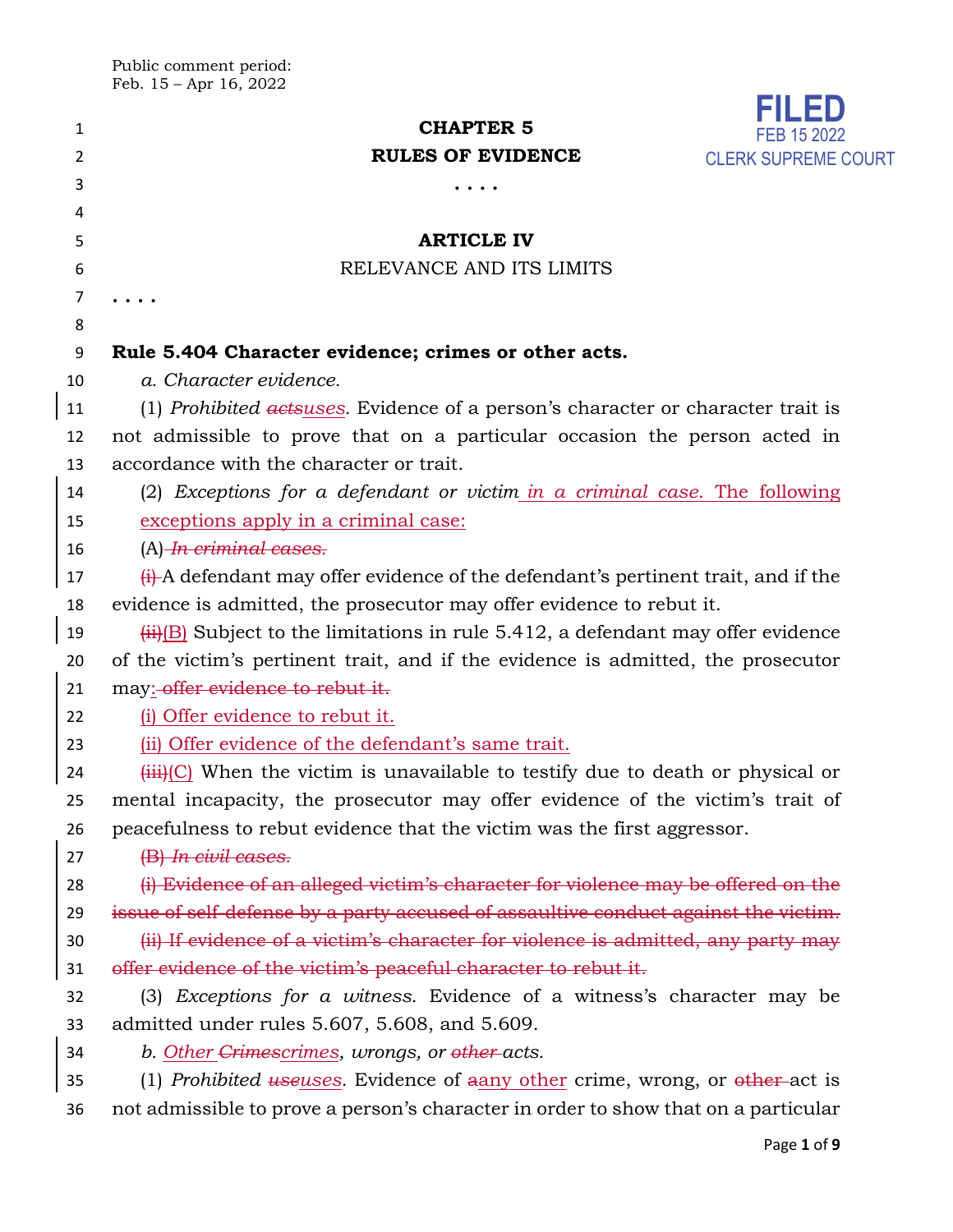Public comment period: Feb. 15 – Apr 16, 2022

occasion the person acted in accordance with the character.

 (2) *Permitted uses.* This evidence may be admissible for another purpose such as proving motive, opportunity, intent, preparation, plan, knowledge, identity, absence of mistake, or lack of accident.

(3) *Notice in a Criminal Case.* In a criminal case, the prosecutor must:

(A) Provide reasonable notice of any such evidence that the prosecutor intends

to offer at trial, so that the defendant has a fair opportunity to meet it.

 (B) Articulate in the notice the permitted purpose for which the prosecutor intends to offer the evidence and the reasoning that supports the purpose.

(C) Do so in writing before trial—or in any form during trial if the court, for

good cause, excuses lack of pretrial notice.

- **. . . .**
- 

### **Rule 5.408 Compromise offers and negotiations.**

 *a. Prohibited uses.* Evidence of the following is not admissible—on behalf of any party—either to prove or disprove the validity or amount of a disputed claim or to impeach by a prior inconsistent statement or a contradiction:

 (1) Furnishing, promising, or offering—or accepting, promising to accept, or offering to accept—a valuable consideration in compromising or attempting to 20 compromise the claim-that was disputed on either validity or amount.

 (2) Conduct or a statement made during compromise negotiations about the claim—except when offered in a criminal case and when the negotiations related to a claim by a public office in the exercise of its regulatory, investigative, or enforcement authority.

 *b. Exceptions.* The court may admit this evidence for another purpose, such as proving a witness's bias or prejudice, negating a contention of undue delay, or proving an effort to obstruct a criminal investigation or prosecution.

**. . . .**

# **Rule 5.412 Sexual abuseSex-offense cases;: the victim's past sexual behavior or predisposition.**

 *a. Prohibited uses.* The following evidence is not admissible in a civil or 33 criminal proceeding involving alleged sexual abusemisconduct:

34 (1) Reputation or opinion evidence Evidence offered to prove that a victim engaged in other sexual behavior.

(2) Evidence ofoffered to prove a victim's other sexual behavior other than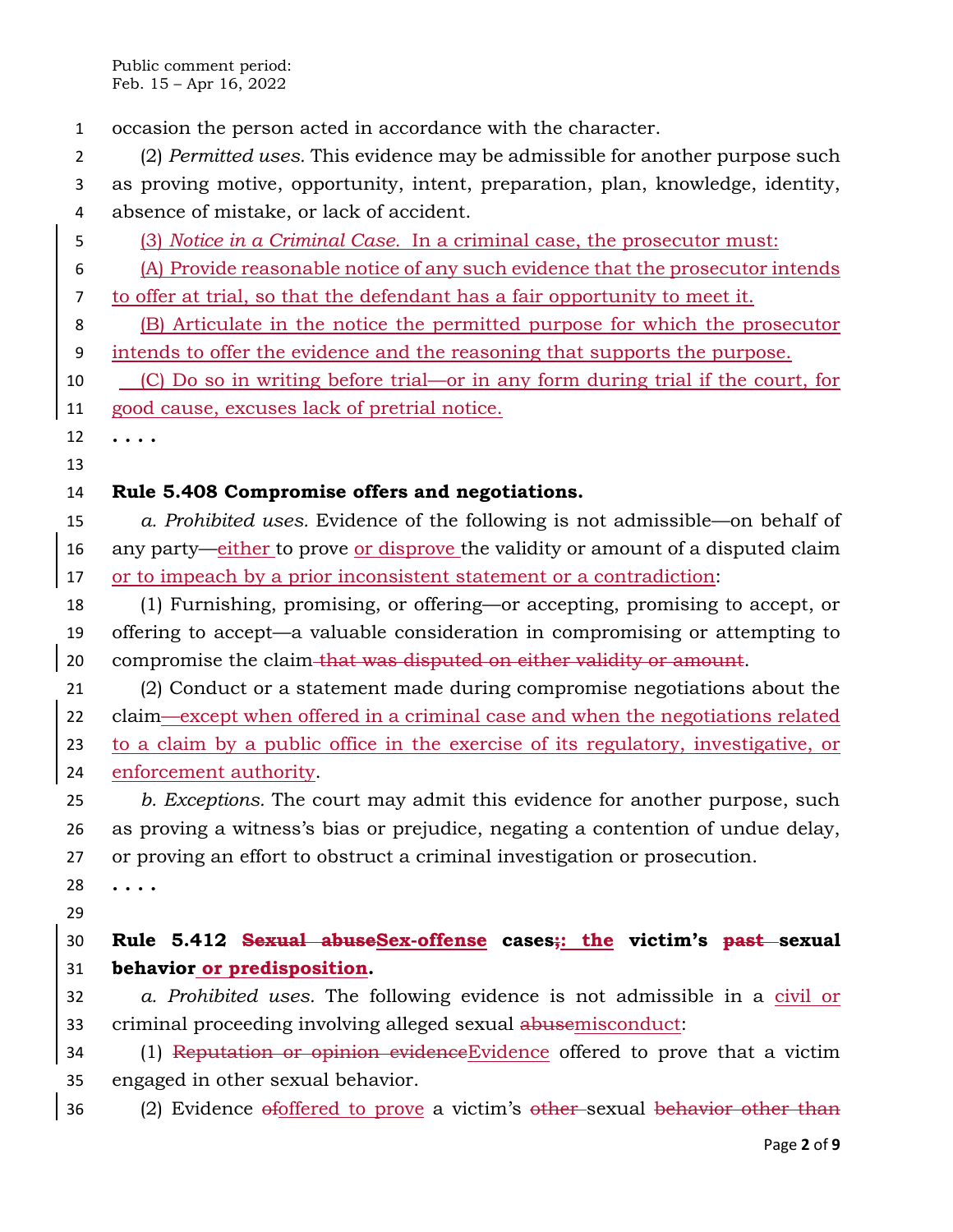Public comment period: Feb. 15 – Apr 16, 2022

| reputation or opinion evidencepredisposition. |  |  |
|-----------------------------------------------|--|--|
|                                               |  |  |
|                                               |  |  |

*b. Exceptions.* 

 (1) *Criminal cases.* The court may admit the following evidence in a criminal case:

 (A) Evidence of specific instances of a victim's sexual behavior, if offered to prove that someone other than the defendant was the source of semen, injury, or other physical evidence.

- (B) Evidence of specific instances of a victim's sexual behavior with respect to the person accused of sexual abusemisconduct, if offered by the defendant 10 offers it to prove consent or if offered by the prosecutor.
- (C) Evidence whose exclusion would violate the defendant's constitutional rights.

 (2) *Civil cases.* Rule 5.412(*b*) does not apply in civil casesIn a civil case, the court may admit evidence offered to prove a victim's sexual behavior or sexual predisposition if its probative value substantially outweighs the danger of harm to any victim and of unfair prejudice to any party. The court may admit evidence of a victim's reputation only if the victim has placed it in controversy.

- *c. Procedure to determine admissibility.*
- (1) *Motion.* If the defendant in a criminal sexual abuse casea party intends to offer evidence under rule 5.412(*b*), the defendant party must:

21 (A) File a motion to offer that specifically describes the evidence at least 14 22 days before trial unless the court determines that the evidence is newly 23 discovered and could not have been obtained earlier through the exercise of due 24 diligence, or that the evidence relates to an issue that has newly arisen in the 25 ease, and the court sets a different time and states the purpose for which it is to be offered.

 (B) Serve the motion on all parties and on the victim, or when appropriate, 28 the victim's guardian or representative Do so at least 14 days before trial unless the court, for good cause, sets a different time.

 (C) File withServe the motion an offer of proof that specifically describes the 31 evidence and states the purpose for which the evidence is to be offeredon all parties.

 (D) Notify the victim or, when appropriate, the victim's guardian or representative.

 (2) *Hearing.* If the court determines that the offer of proof contains evidence described in rule 5.412(*b*), the court must conduct a hearing in camera to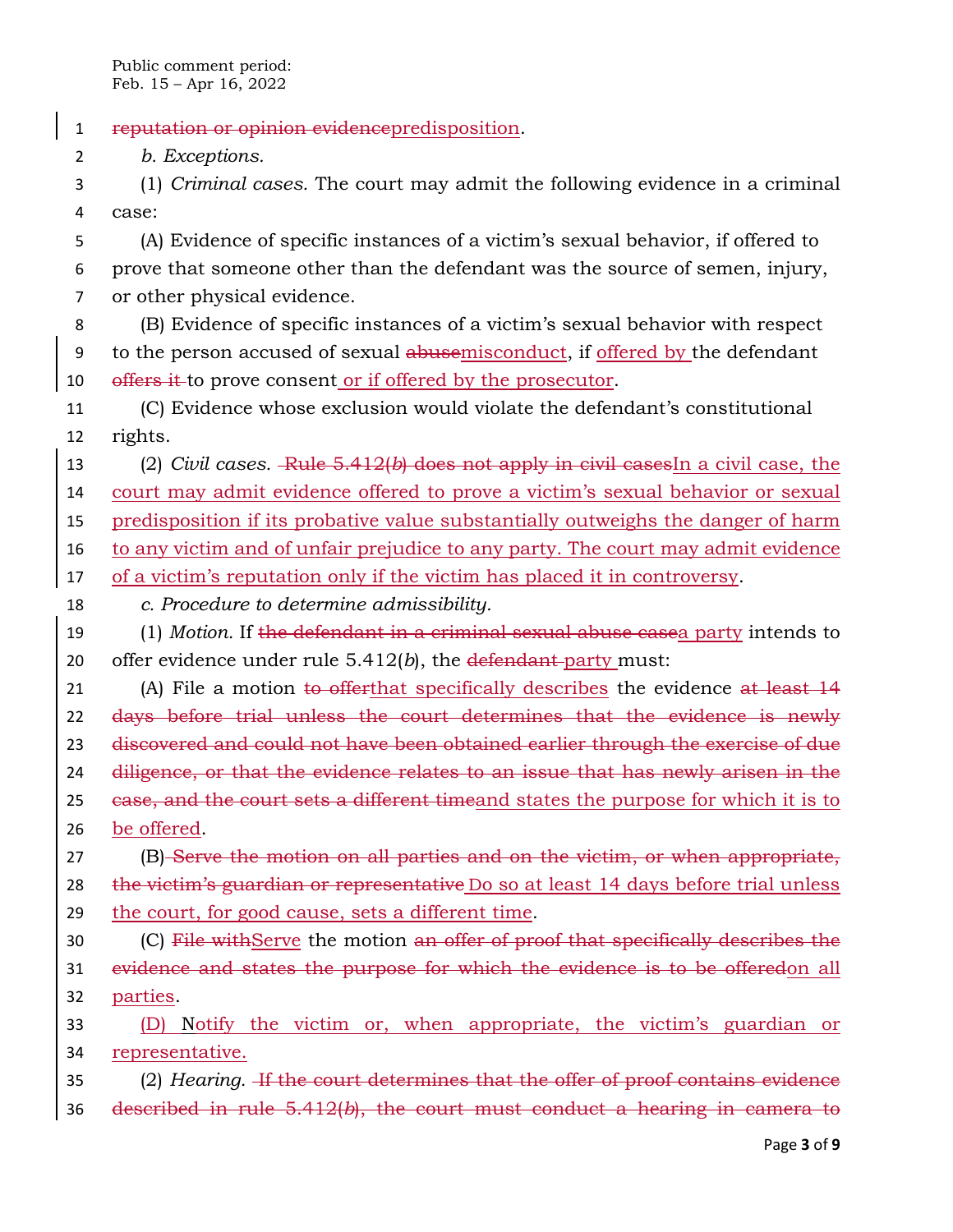| 1  | determine if such evidence is admissible Before admitting evidence under this        |
|----|--------------------------------------------------------------------------------------|
| 2  | rule, the court must conduct an in camera hearing and give the victim and            |
| 3  | parties a right to attend and be heard. Unless the court orders otherwise, the       |
| 4  | motion, related materials, and the record of the hearing must be and remain          |
| 5  | sealed.                                                                              |
| 6  | (A) At the hearing the parties may call witnesses, including the victim, and         |
| 7  | offer relevant evidence.                                                             |
| 8  | $(B)$ Notwithstanding rule 5.104 $(b)$ , if the relevance of the evidence depends on |
| 9  | the fulfillment of a condition of fact, the court, during a hearing in camera, must  |
| 10 | accept evidence on whether the condition of fact is fulfilled.                       |
| 11 | (C) If the court determines that the evidence is relevant and that the probative     |
| 12 | value outweighs the danger of unfair prejudice, the evidence will be admissible      |
| 13 | at trial to the extent the court specifies, including the evidence on which the      |
| 14 | victim may be examined or cross examined.                                            |
| 15 | .                                                                                    |
| 16 |                                                                                      |
| 17 | <b>ARTICLE VI</b>                                                                    |
| 18 | <b>WITNESSES</b>                                                                     |
| 19 | .                                                                                    |
| 20 |                                                                                      |
| 21 | Rule 5.609 Impeachment by evidence of a criminal conviction.                         |
| 22 | a. In general. The following rules apply to attacking a witness's character for      |
| 23 | truthfulness by evidence of a criminal conviction:                                   |
| 24 | (1) For a crime that in the convicting jurisdiction was punishable by death or       |
| 25 | by imprisonment for more than one year, the evidence:                                |
| 26 | (A) Must be admitted, subject to rule 5.403, in a civil case or in a criminal        |
| 27 | case in which the witness is not a defendant.                                        |
| 28 | (B) Must be admitted in a criminal case in which the witness is a defendant,         |
| 29 | if the probative value of the evidence outweighs its prejudicial effect to that      |
| 30 | defendant.                                                                           |
| 31 | (2) For any crime regardless of the punishment, the evidence must be                 |
| 32 | admitted if the erime involved dishonesty court can readily determine that           |
| 33 | establishing the elements of the crime required proving—or the witness's             |
| 34 | admitting—a dishonest act or false statement.                                        |
| 35 |                                                                                      |
| 36 |                                                                                      |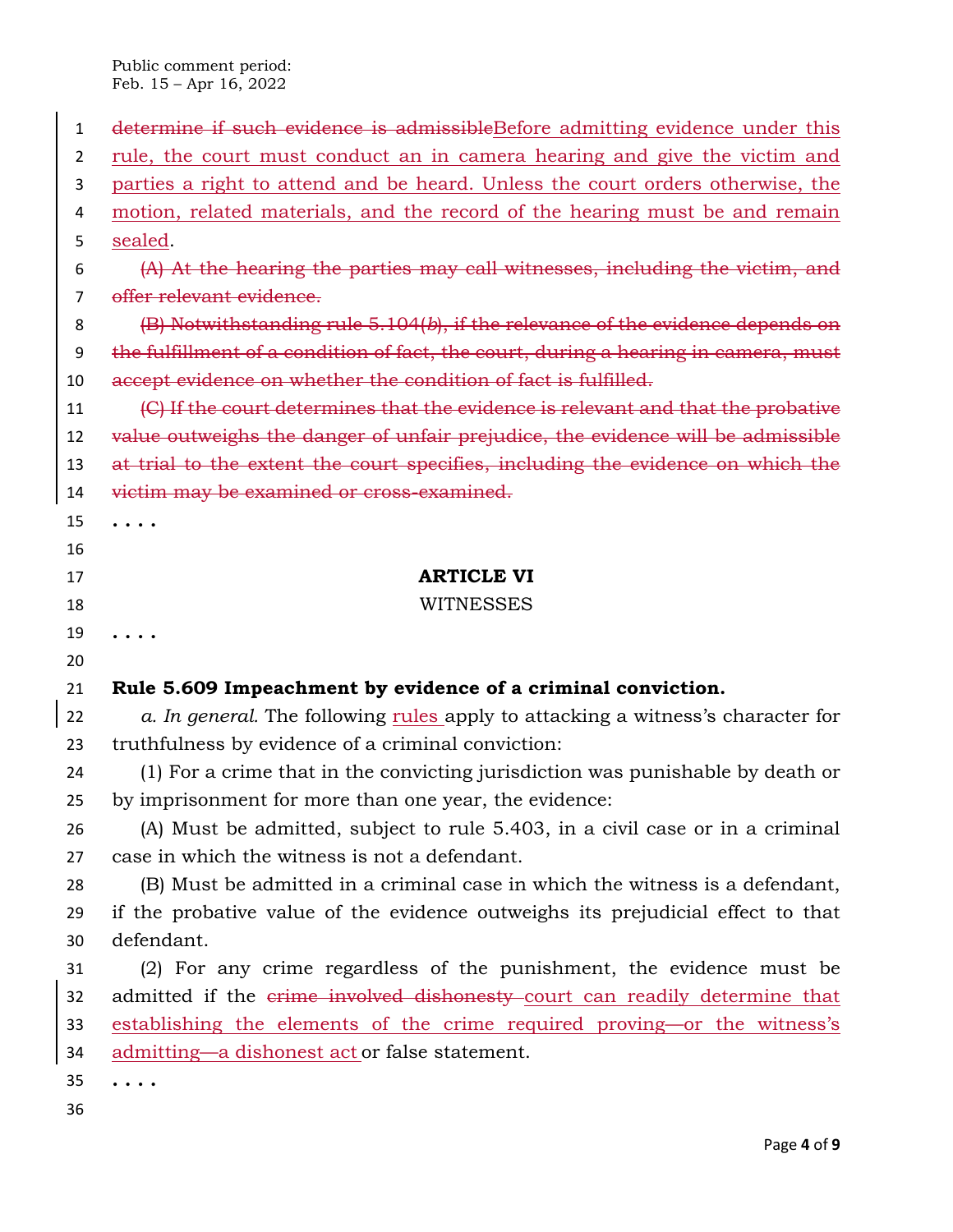| 1  | <b>ARTICLE VII</b>                                                                 |
|----|------------------------------------------------------------------------------------|
| 2  | OPINIONS AND EXPERT TESTIMONY                                                      |
| 3  | $\ddot{\phantom{0}}$                                                               |
| 4  |                                                                                    |
| 5  | Rule 5.702 Testimony by expert witnesses. A witness who is qualified as an         |
| 6  | expert by knowledge, skill, experience, training, or education may testify in the  |
| 7  | form of an opinion or otherwise if:                                                |
| 8  | a. the The expert's scientific, technical, or other specialized knowledge will     |
| 9  | help the trier of fact to understand the evidence or to determine a fact in issue. |
| 10 | b. The testimony is based on sufficient facts or data.                             |
| 11 | c. The testimony is the product of reliable principles and methods.                |
| 12 | d. The expert has reliably applied the principles and methods to the facts of      |
| 13 | the case.                                                                          |
| 14 |                                                                                    |
| 15 | Rule 5.703 Bases of an expert's opinion testimony. An expert may base an           |
| 16 | opinion on facts or data in the case that the expert has been made aware of or     |
| 17 | personally observed. If experts in the particular field would reasonably rely on   |
| 18 | those kinds of facts or data in forming an opinion on the subject, they need not   |
| 19 | be admissible for the opinion to be admitted. But if the facts or data would       |
| 20 | otherwise be inadmissible, the proponent of the opinion may disclose them to       |
| 21 | the jury only if their probative value in helping the jury evaluate the opinion    |
| 22 | substantially outweighs their prejudicial effect.                                  |
| 23 | $\ddot{\phantom{0}}$                                                               |
| 24 |                                                                                    |
| 25 | Rule 5.706 Court-appointed expert witnesses.                                       |
| 26 | a. Appointment process. On a party's motion or on its own, the court may           |
| 27 | order the parties to show cause why expert witnesses should not be appointed       |
| 28 | and may ask the parties to submit nominations. The court may appoint any           |
| 29 | expert that the parties agree on and any of its own choosing. But the court may    |
| 30 | only appoint someone who consents to act.                                          |
|    |                                                                                    |

- **. . . .**
-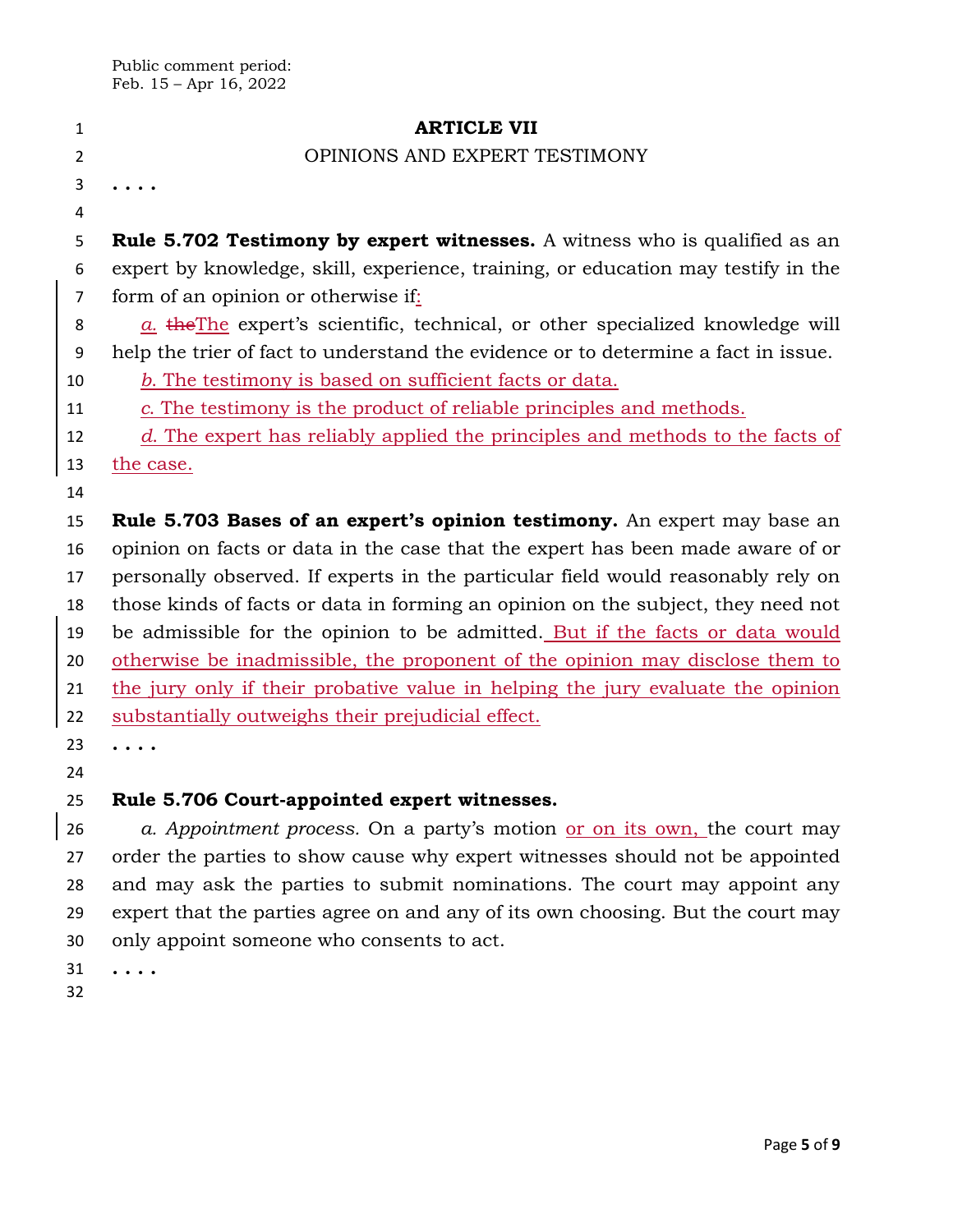Public comment period: Feb. 15 – Apr 16, 2022

| $\mathbf{1}$   | <b>ARTICLE VIII</b>                                                                  |
|----------------|--------------------------------------------------------------------------------------|
| $\overline{2}$ | <b>HEARSAY</b>                                                                       |
| 3              |                                                                                      |
| 4              | Rule 5.801 Definitions that apply to this Article; exclusions from hearsay.          |
| 5              | .                                                                                    |
| 6              | d. Statements that are not hearsay. A statement that meets the following             |
| 7              | conditions is not hearsay:                                                           |
| 8              | (1) A declarant-witness's prior statement. The declarant testifies and is subject    |
| 9              | to cross-examination about a prior statement, and the statement:                     |
| 10             | (A) Is inconsistent with the declarant's testimony and was given under penalty       |
| 11             | of perjury at a trial, hearing, or other proceeding or in a deposition;              |
| 12             | (B) Is consistent with the declarant's testimony and is offered:                     |
| 13             | (i) to rebut an express or implied charge that the declarant recently fabricated     |
| 14             | it or acted from a recent improper influence or motive in so testifying; or          |
| 15             | (ii) to rehabilitate the declarant's credibility as a witness when attacked on       |
| 16             | another ground; or                                                                   |
| 17             | (C) Identifies a person as someone the declarant perceived earlier.                  |
| 18             | (2) An opposing party's statement. The statement is offered against an               |
| 19             | opposing party and:                                                                  |
| 20             | (A) Was made by the party in an individual or representative capacity;               |
| 21             | (B) Is one the party manifested that it adopted or believed to be true;              |
| 22             | (C) Was made by a person whom the party authorized to make a statement               |
| 23             | on the subject;                                                                      |
| 24             | (D) Was made by the party's agent or employee on a matter within the scope           |
| 25             | of that relationship and while it existed; or                                        |
| 26             | (E) Was made by the party's coconspirator during and in furtherance of the           |
| 27             | conspiracy. Prior to admission of hearsay evidence under rule $5.801(d)(2)(E)$ , the |
| 28             | trial court must make a preliminary finding, by a preponderance of evidence,         |
| 29             | that there was a conspiracy, that both the declarant and the party against whom      |
| 30             | the statement is offered were members of the conspiracy, and that the                |
| 31             | statements were made in the course and in furtherance of the conspiracy.             |
| 32             | The statement must be considered but does not by itself establish the                |
| 33             | declarant's authority under (C); the existence or scope of the relationship under    |
| 34             | (D); or the existence of the conspiracy or participation in it under (E).            |
| 35             | .                                                                                    |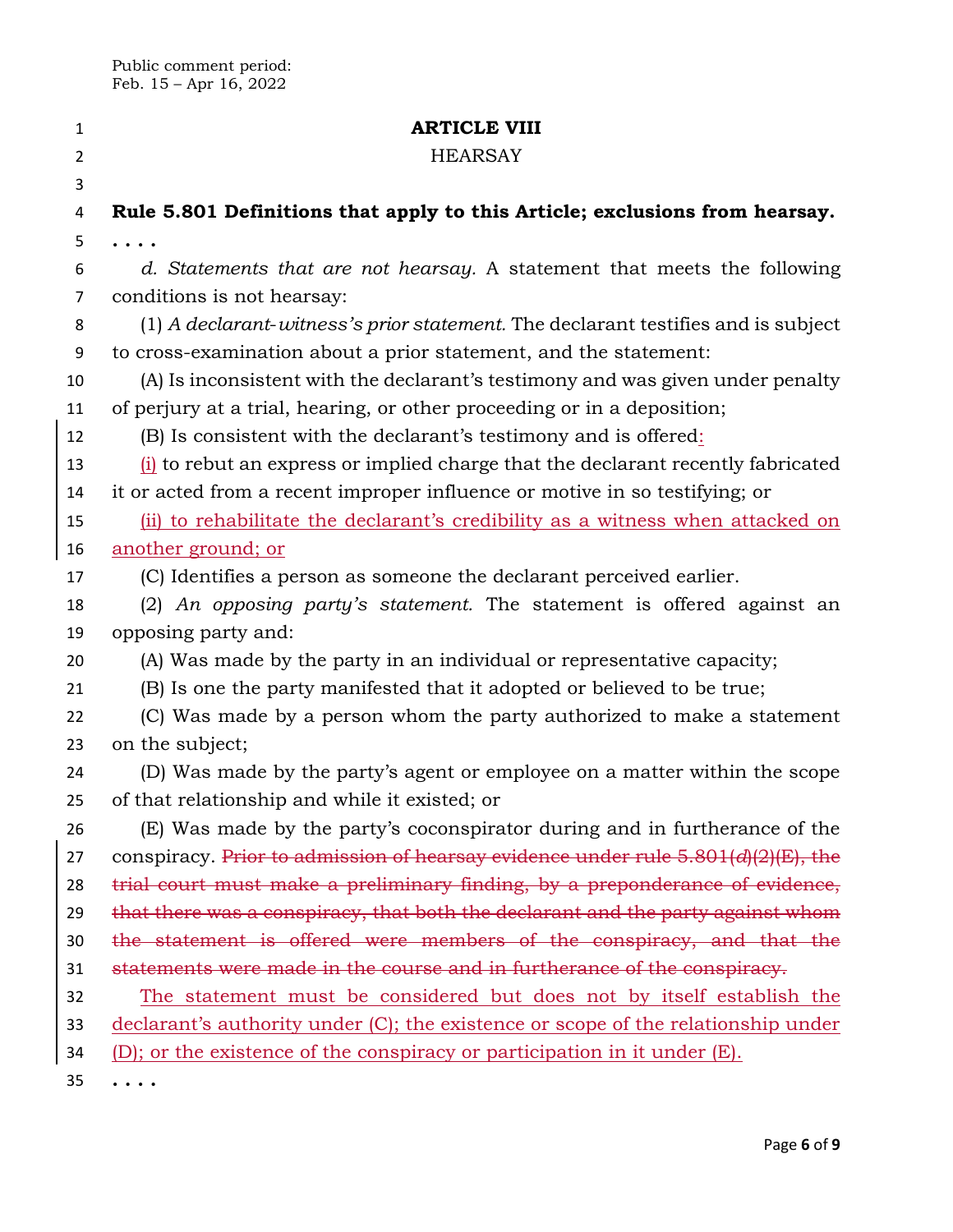#### **Rule 5.803 Exceptions to the rule against hearsay—regardless of whether**

 **the declarant is available as a witness.** The following are not excluded by the rule against hearsay, regardless of whether the declarant is available as a witness:

**. . . .**

 (16) *Statements in ancient documents.* A statement in a document that is at 7 least 30 years old was prepared before January 1, 1998, and whose authenticity is established.

- **. . . .**
- 

### **Rule 5.804 Exceptions to the rule against hearsay—when the declarant is unavailable as a witness.**

**. . . .**

 *b. The exceptions.* The following are not excluded by the rule against hearsay if the declarant is unavailable as a witness:

**. . . .**

(3) *Statement against interest.* A statement that:

 (A) A reasonable person in the declarant's position would have made only if the person believed it to be true because, when made, it was so contrary to the declarant's proprietary or pecuniary interest or had so great a tendency to invalidate the declarant's claim against someone else or to expose the declarant to civil or criminal liability; and

 (B) Is supported by corroborating circumstances that clearly indicate its trustworthiness, if it is offered in a criminal case as one that tends to expose the 25 declarant to criminal liability-and is offered to exculpate the defendant.

 **. . . .** 

# **Rule 5.807 Residual exception.**

*a. In general.* Under the following circumstances conditions, a hearsay statement is not excluded by the rule against hearsay even if the statement is 31 not specifically covered by admissible under a hearsay exception in rule 5.803 or 5.804:

 (1) The statement has equivalent circumstantial guarantees of trustworthiness; is supported by sufficient guarantees of trustworthiness—after considering the totality of circumstances under which it was made and evidence, if any, corroborating the statement.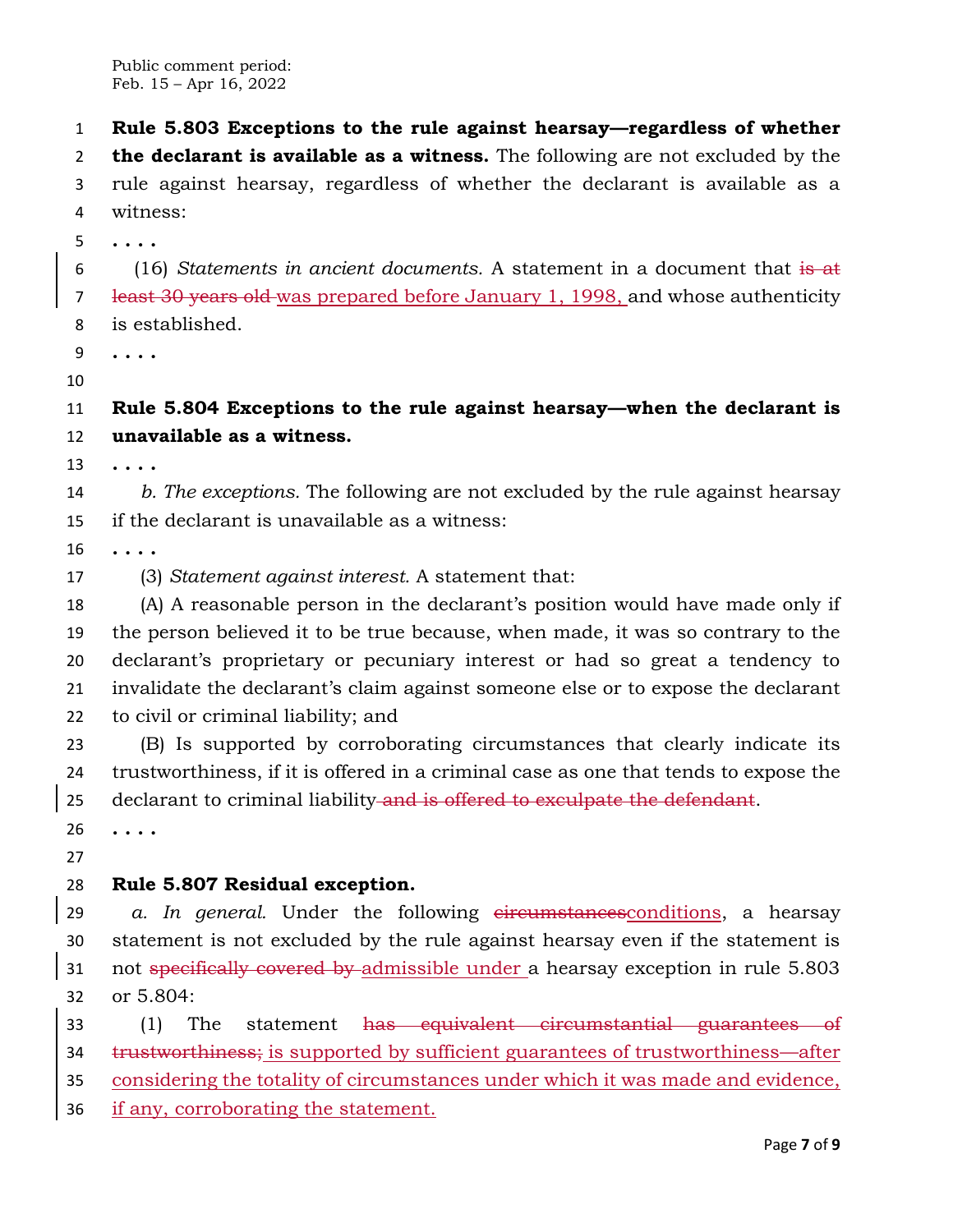| $\mathbf{1}$ | $(2)$ It is offered as evidence of a material fact;                                                 |
|--------------|-----------------------------------------------------------------------------------------------------|
| 2            | $\left(\frac{3}{2}\right)$ It is more probative on the point for which it is offered than any other |
| 3            | evidence that the proponent can obtain through reasonable efforts; and                              |
| 4            | (4) Admitting it will best serve the purposes of these rules and the interests                      |
| 5            | of justice.                                                                                         |
| 6            | b. Notice. The statement is admissible only if, before the trial or hearing, the                    |
| 7            | proponent gives an adverse party reasonable notice of the intent to offer the                       |
| 8            | statement and its particulars, including the declarant's name and address,—                         |
| 9            | including its substance and the declarant's name—so that the party has a fair                       |
| 10           | opportunity to meet it. The notice must be provided in writing before the trial or                  |
| 11           | hearing—or in any form during the trial or hearing if the court, for good cause,                    |
| 12           | excuses a lack of earlier notice.                                                                   |
| 13           | .                                                                                                   |
| 14           |                                                                                                     |
| 15           | <b>ARTICLE IX</b>                                                                                   |
| 16           | AUTHENTICATION AND IDENTIFICATION                                                                   |
| 17           |                                                                                                     |
| 18           | Rule 5.901 Authenticating or identifying evidence.                                                  |
| 19           | a. In general. To satisfy the requirement of authenticating or identifying an                       |
| 20           | item of evidence, the proponent must produce evidence sufficient to support a                       |
| 21           | finding that the item is what the proponent claims it is.                                           |
| 22           | b. Examples. The following are examples only—not a complete list—of                                 |
| 23           | evidence that satisfies the requirement:                                                            |
| 24           |                                                                                                     |
| 25           | (8) Evidence about ancient documents or data compilations. For a document or                        |
| 26           | data compilation, evidence that it:                                                                 |
| 27           | (A) Is in a condition that creates no suspicion about its authenticity.                             |
| 28           | (B) Was in a place where, if authentic, it would likely be; and.                                    |
| 29           | (C) Is at least $3020$ years old when offered.                                                      |
| 30           | .                                                                                                   |
| 31           |                                                                                                     |
| 32           | <b>Rule 5.902 Evidence that is self-authenticating.</b> The following items                         |
| 33           | of evidence are self-authenticating; they require no extrinsic evidence                             |
| 34           | of authenticity to be admitted:                                                                     |
| 35           | .                                                                                                   |